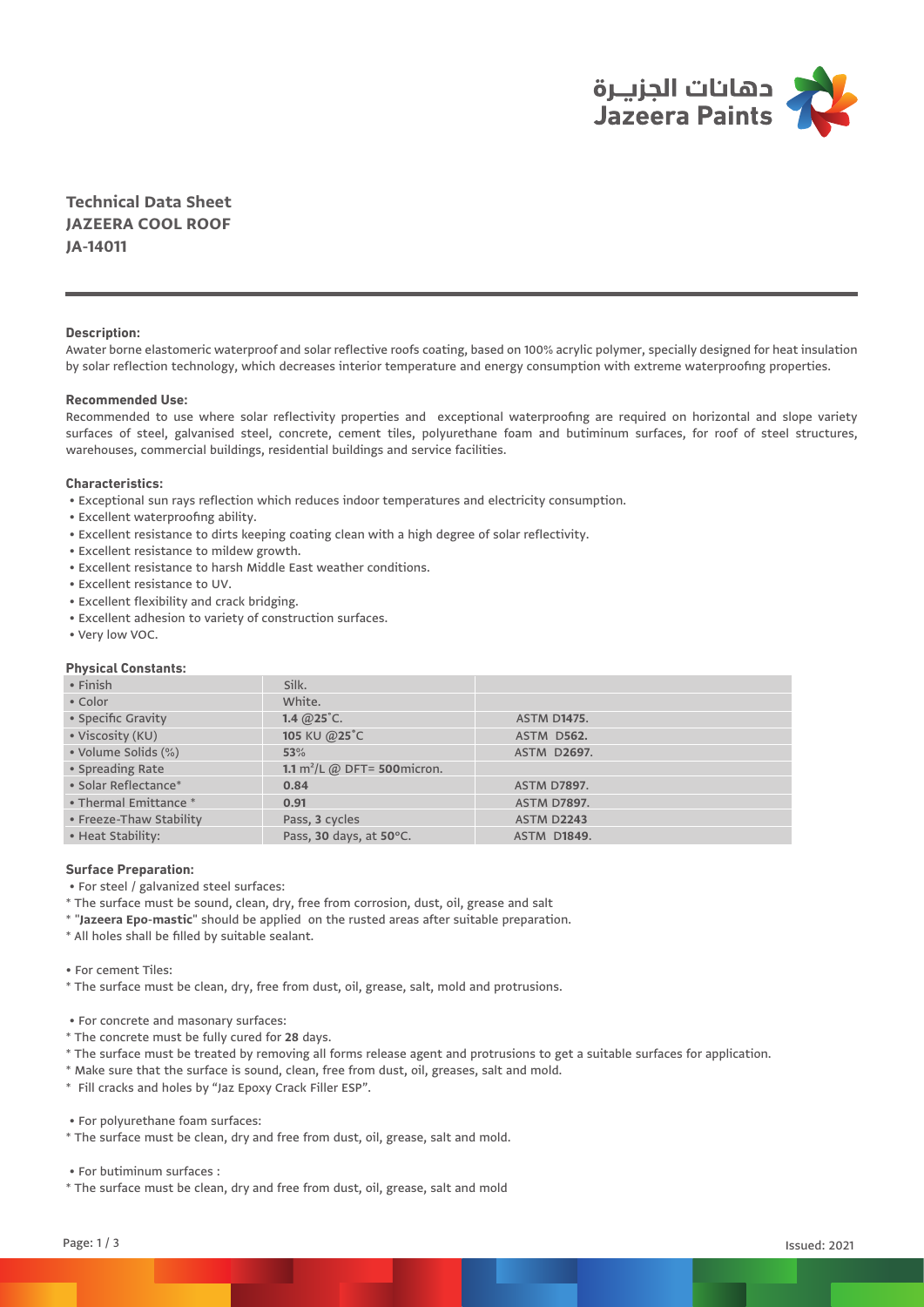

**Technical Data Sheet JAZEERA COOL ROOF JA-14011**

### **Application Guide:**

1.The surface must be removed from dust , grease, oil and other contaminants completely.

2. The required temperature during application, must not be less than 5°C; the surface moisture should not exceed **8**% and the relative humidity at work place should not exceed **70**%.

3.The Paint should be stirred carefully and homogenously before use.

4.Do not apply on wet and moistened surfaces until get completely dry.

5.Do not apply the next coat unless the previous one is fully dry.

Minimum recoating interval time should be given between the two coats.

#### **Application Tools:**

• Airless spray: Nozzle Orifice : "**0.017-0.021**"

Nozzle Pressure : **15** MPa ( **2100**psi)

Spray Angle : **40-600**

• Roller :(Recommended type: Dekor Nardeen **8009** - code:**1093**)

• Brush: Recommended type. for narrow areas

## **Thinner:**

• Recommended thinner is "Tap Water".

### **Painting System:**

 **• For steel and galvanized steel:**

\* Apply one coat of "**Jazeera Cool Roof**" thickness 75µ as a primer after thinning (**10-15**) % water using airless spray

- \* Install "**Jazeera Titex T-325**" by using "**Jazeera Cool Roof**" on steel sheets joint which in the path of drainge water.
- \* Apply **2** coats of "**Jazeera Cool Roof** " **500**µ by airless spray.

 **• For cement tiles surfaces:** 

\* Apply one coat of "**Jazeera Cool Roof**" thickness **75**µ as a primer after thinning (**10-15**) % water using roller.

\* Install "**Jazeera Titex T-325**" by using "**Jazeera Cool Roof**" on corners, pipes and drainage.

\* Apply **1** coat of "**Jazeera Cool Roof**" **500**µ by roller after that install "**Jazeera Titex T-325**" then Apply another coat of "**Jazeera Cool Roof**" **500**µ by roller and continue for full area.

 **• For concrete surfaces:** 

\* Apply one coat of "**Jazeera Cool Roof**" thickness **75**µ as a primer after thinning (**10-15**) % water using roller.

\* Install "**Jazeera Titex T-325**" by using "**Jazeera Cool Roof**" on corners, cracks, pipes and drainage.

\* Apply **1** coat of "**Jazeera Cool Roof**" **500**µ by roller after that install "**Jazeera Titex T-325**" then Apply another coat of "**Jazeera Cool Roof**" **500**µ by roller and continue for full area.

 **• For polyurethane foam and butiminum surfaces:**

\* Install fabric mish by using "**Jazeera Cool Roof**" on corners and big holes.

\* Apply **2** coats of "**Jazeera Cool Roof**" **500**µ by roller.

## **Instruction of Use:**

• The weight of fabric mesh shall be **93** g/m² and elongation **40**%.

- Keeo overlapping between the fabric meshes should be **5-10** cm.
- "**Jazeera Rebond 100**" must be used with sand and cement for repairing **(90**°) right angles tell getting surface free from sharp angles.
- The application must be performed on leveled surface to obtain uniform thickness.

 • In case of roof maintainance works, damage parts of the product should be cut and repaired with care about feathering and overlaping (**5-10**) cm between new and old fabric meshes.

• In case of rain lake and exisiting of dust sources, the surfaces should be washed to obtain maxium solar reflection.

# **Drying Time:**

Surface dry: 2 hours Full cure: 7 days. All above test results according to ASTM D**5895.**